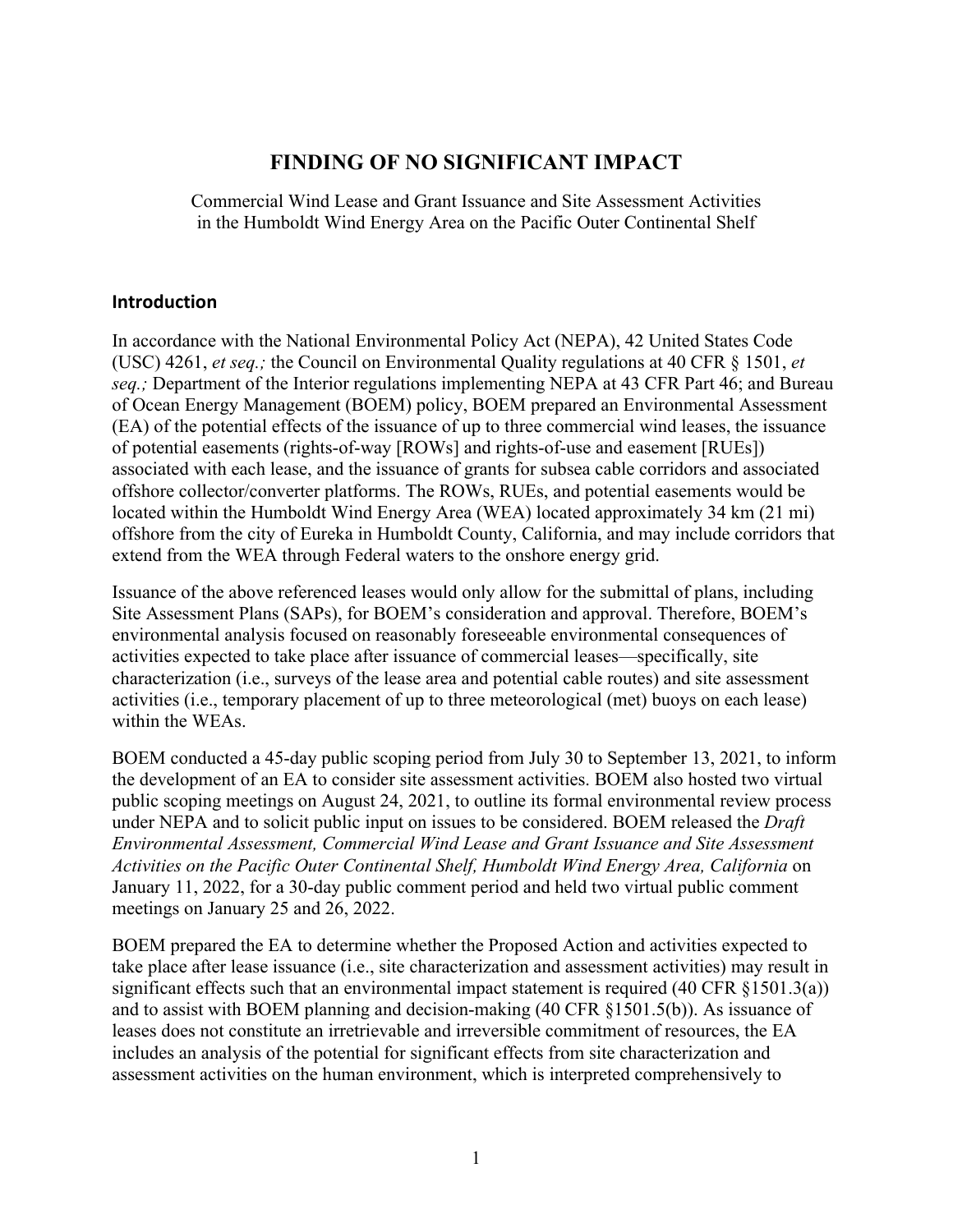include the natural and physical environment and the relationship of people with that environment.

## **Environmental Assessment**

The purpose of the Proposed Action is to issue commercial wind energy leases within the WEA and grant ROWs and RUEs to provide lessees the exclusive right to submit plans to assess the physical characteristics of areas within the Humboldt WEA. BOEM's issuance of these leases and grants is needed to (1) confer the exclusive right to submit plans for BOEM's review and commit to site characterization and site assessment activities necessary to determine the suitability of their leases and grants for commercial offshore wind production and/or transmission; and (2) to impose terms and conditions intended to ensure that site characterization and assessment activities are conducted in a safe and environmentally responsible manner.

BOEM evaluated the Proposed Action and a No Action alternative. Alternatives suggested through public comments—such as reducing energy use, implementing other forms of energy development (e.g., nuclear or solar), or conducting a comparison of different types of energy development—did not meet the purpose and need of issuing up to three commercial renewable energy leases within the WEA and granting rights-of-way (ROWs) and rights-of-use easements (RUEs) in the WEA.

## *No Action Alternative*

Under this alternative, BOEM would not issue commercial leases within the WEA, meaning the Proposed Action would not occur. This alternative could potentially avoid impacts to the environment identified in the EA, but since off-lease site characterization surveys (e.g., biological surveys) and site assessment activities do not require BOEM approval, these activities could still occur under this alternative. Off-lease site characterization surveys are unlikely without a commercial wind energy lease or grant, but would result in the types of impacts described in the EA.

## *Proposed Action*

Under this alternative, BOEM would issue up to three commercial leases within the Humboldt WEA and grant ROWs and RUEs to provide lessees the exclusive right to submit plans to assess the physical characteristics of areas of the Outer Continental Shelf (OCS) within the WEA over a 5-year timeframe after issuance of the first lease. Site characterization activities would most likely include geophysical, geotechnical, and biological surveys in support of plan submittal. Site assessment activities most likely would include the temporary placement of met buoys and oceanographic devices.

Negligible to minor adverse effects to the environment from site characterization and assessment activities are expected to occur, depending on the specific environmental resource.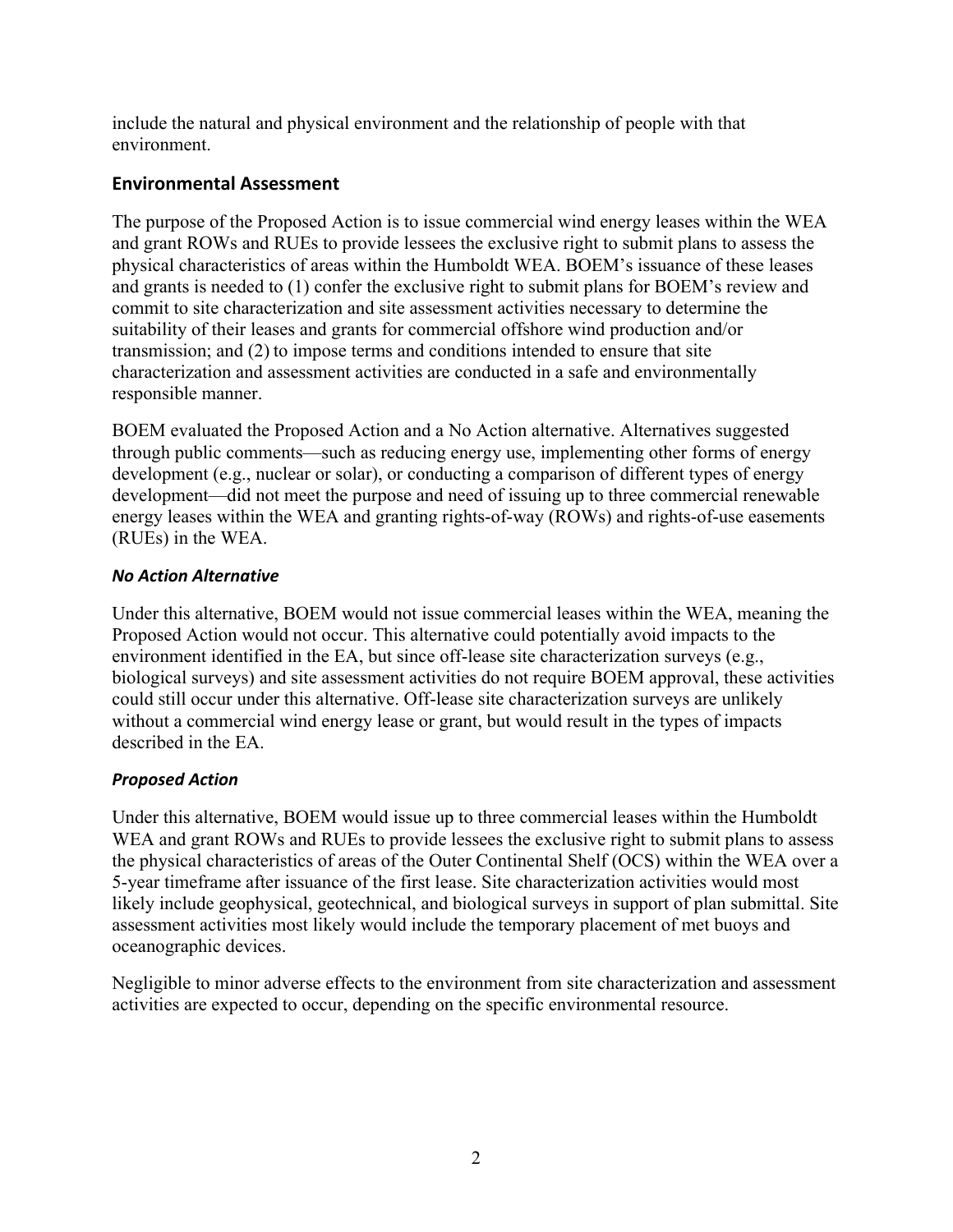# **Anticipated Impacts of the Proposed Action and Site Characterization and Assessment Activities**

### *Marine and Coastal Habitats and Associated Biotic Assemblages*

Impacts to marine and coastal habitats and associated biotic assemblage are expected to be minor due to the small footprint and short duration of activities associated with the site characterization and assessment activities. Impacts include noise, crushing or smothering of organisms, and sediment suspension as a result of buoy anchor placement, equipment recovery (if necessary), and data collection activities. Data collection buoys and associated mooring systems may act as small artificial reefs situated within an area that may exclude fishing, which may provide a benefit to local benthic and fish assemblages associated with hard substrate. Decommissioning of the buoy may create short-term sediment suspension and would remove the artificial reef effect. Impacts to benthic resources would be limited to the immediate footprint of the anchors or direct sampling. Sediment suspension would be temporary and short-term. Noise impacts from vessels to mammals and fishes are expected to be minimal and temporary in duration. The artificial reef effect may provide a local, short-term (less than 5 years) benefit to fish populations.

#### *Commercial and Recreational Fishing*

Impacts to commercial and recreational fisheries as a result of activities associated with the site characterization and assessment activities are expected to range from negligible to minor. Marine vessels mobilizing and transiting from ports to the WEA may reduce efficiency of fishing operations due to time delays associated with congestion, but the Eureka Port Complex and its nearshore waters hosts a variety of marine operations and hundreds of fishers, so the expected increase in activity from Project vessels would be small compared to the overall level of work. Potential effects to commercial fishing from the collection buoys are expected to be temporary in duration (5 years or less) and would be limited to a small area of the WEA (around the buoys). Many of the region's important fishing grounds are in depths less than 500 m (1,640 ft), so a buoy within the WEA (500 m to 1,100 m [1,640 ft to 3,609 ft] depth) decreases conflict with the fishing industry due to its offshore location. To enhance navigational safety, lessees will develop a SAP that will include site-specific measures to mitigate navigational concerns, which could become terms and conditions of SAP approval.

#### *Marine Mammals and Sea Turtles*

BOEM assumes operators will perform site characterization and assessment activities in accordance with all applicable stipulations in the lease, including those resulting from consultations required under other Federal statutes (Appendix D). Due to the small footprint and short duration of the proposed activities, the impacts to critical habitat and protected marine mammal and sea turtle species from site assessment and site characterization activities are anticipated to range from negligible to minor. BOEM continues to work with lessees to reduce impacts to marine mammals and sea turtles and requires the use of the best available mooring systems to prevent or reduce to discountable levels any potential entanglement or entrainment of marine mammals and sea turtles. BOEM will review each buoy design to ensure that reasonable low risk mooring designs are used.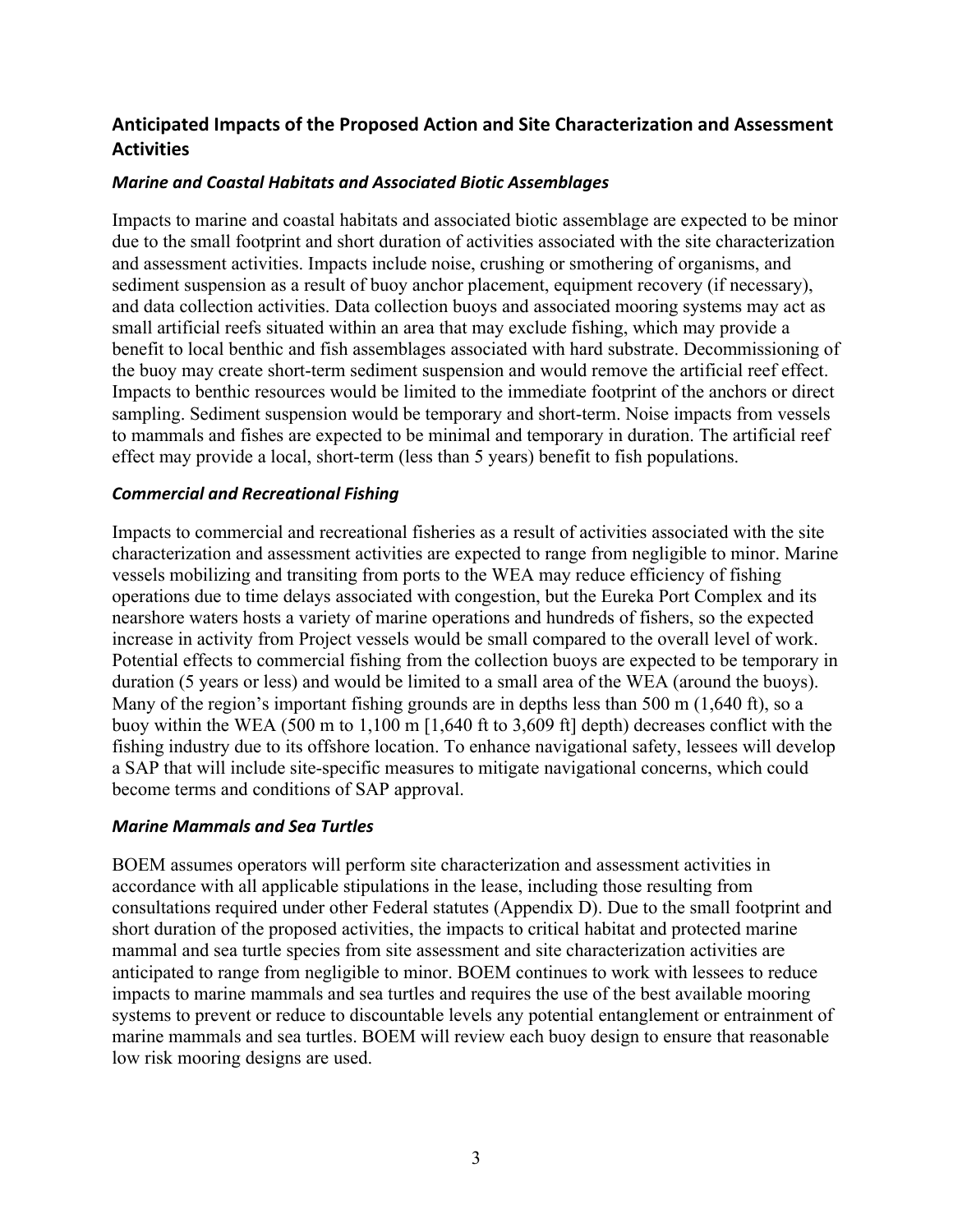#### *Other Resources Analyzed*

The EA also analyzes the effects of site characterization and assessment activities on local geology; air and water quality; coastal and marine birds; bats; cultural, historical, and archaeological resources; recreation and tourism; and socioeconomics. The effects of site characterization and assessment activities on these resources are expected to be negligible.

## **Effects of the Action**

I have considered the following in my evaluation of the degree of the effects 40 CFR § 1501.3(b)(2)) from the issuance of up to three commercial wind leases, the issuance of potential ROWs and RUEs associated with each lease, and the issuance of grants for subsea cable corridors and associated offshore collector/converter platforms:

## *Short- and Long-term Effects*

The EA considered the Proposed Action's potential contribution to impacts when combined with other past, present, and reasonably foreseeable activities for the Humboldt WEA offshore California. The EA effects analyses indicate that (1) the Proposed Action is not expected to constitute an irretrievable and irreversible commitment of resources, since the leases and grants considered do not authorize any activity on the OCS; and (2) activities expected to take place after lease issuance (e.g., site characterization and assessment activities) are not reasonably anticipated to produce significant impacts and are not anticipated to combine with the effects of other activities such that the incremental effects of the action to result in significant impacts.

## *Beneficial and Adverse Effects*

Potential adverse effects of site characterization and assessment activities to marine and coastal habitats and biotic assemblages, commercial and recreational fishing, marine mammals, and sea turtles are expected to occur at negligible to minor levels. Significant adverse effects are not anticipated for any resource. Therefore, the level of adverse and beneficial effects of site characterization and assessment activities does not render the potential impacts significant.

## *Effects on Public Health and Safety*

Within its environmental analysis, BOEM considered the distance of site characterization and assessment activities from local communities, potential effects of anticipated discharges and emissions, and the potential for site characterization and assessment activities to interfere with subsistence activities. Due to the nature and location of the site characterization and assessment activities, they are expected to have little to no effect on public health or safety. Therefore, the degree to which the site characterization and assessment activities may affect public health or safety does not render the potential impacts significant.

## *Effects that Would Violate Federal, State, Tribal, or Local Law Protecting the Environment*

There is no indication that the site characterization and assessment activities would threaten a violation of Federal, state, or local law or requirement imposed for the protection of the environment. No substantial disputes about the environmental consequences of such surveys are evident from scientific literature, past analyses of similar activities in the Humboldt WEA, or the